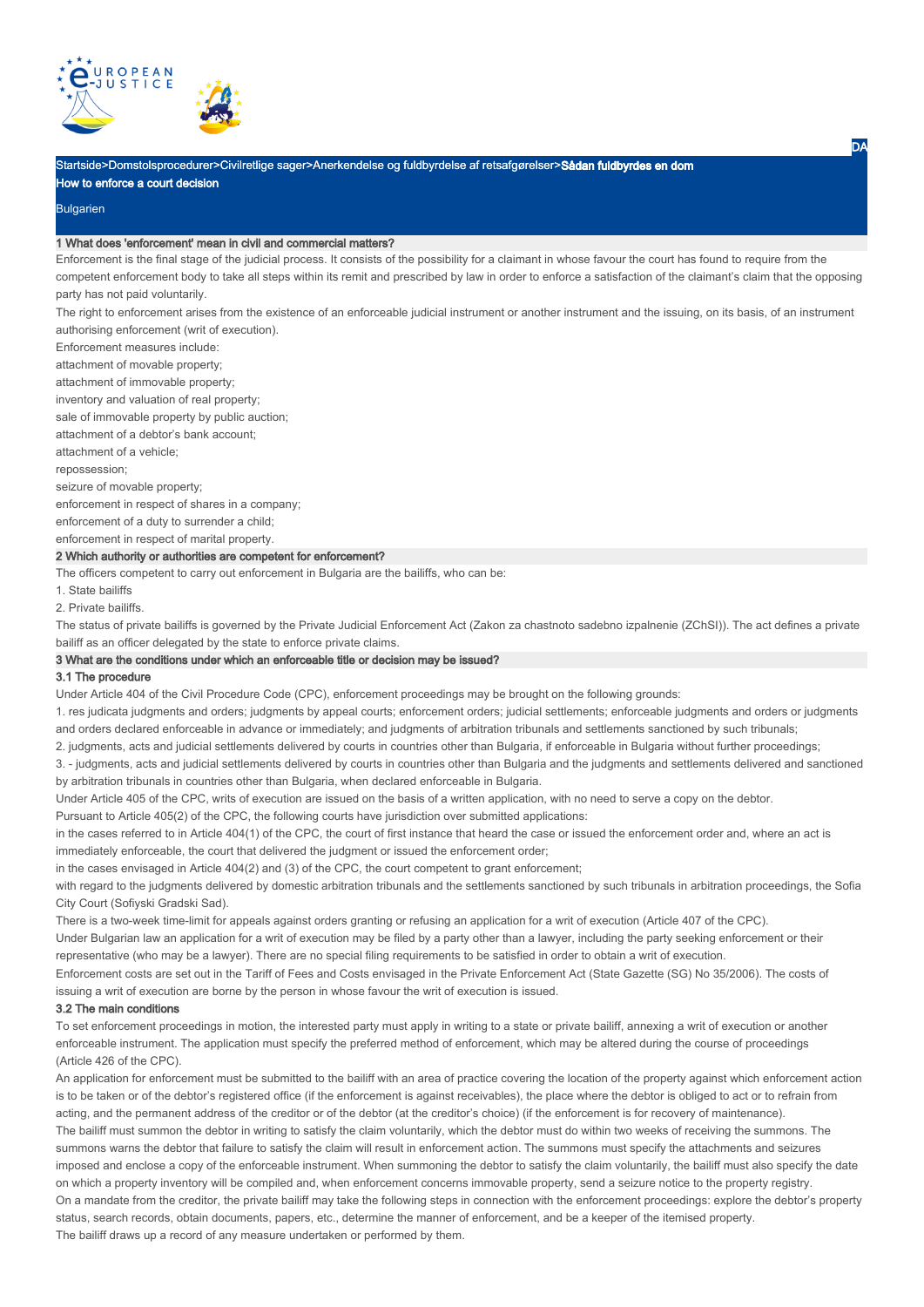Where the initial method of enforcement is changed, the bailiff must notify the debtor in writing of the change in accordance with Article 428 of the CPC. Where, upon commencement of enforcement proceedings, the debtor does not have a permanent or current address on record, the district judge, acting on a motion filed by the creditor, must appoint an ad hoc representative of the debtor (Article 430 of the CPC).

4 Object and nature of enforcement measures

# 4.1 What types of assets can be subject to enforcement?

Enforcement action may be taken against the following property of the debtor:

movable goods;

wages;

income from immovable property, including rental income, etc.;

bank accounts;

immovable property;

shares and bonds issued by commercial undertakings;

movable and immovable property held in co-ownership or movable and immovable matrimonial property.

Under Article 442 of the CPC, a creditor may pursue enforcement against any thing or receivable of the debtor.

The precautionary measures imposed by the bailiff and the enforcement methods implemented must be proportionate to the amount of the obligation. If the precautionary measures concerned are found to be disproportionate, the bailiff must lift them.

Article 444 of the GPK lists the following items of property as unseizable (i.e. against which enforcement action may not be taken):

everyday items used by the debtor and their family, as specified in a list adopted by the Council of Ministers (Ministerski savet);

the food needed to feed the debtor and their family for one month or, in the case of farmers, until the new harvest, or its equivalent in other agricultural products;

the fuel needed for heating, cooking and lighting for three months;

the machinery and equipment a debtor needs in order to be able to continue to practice their occupation or profession;

part of the land owned by the debtor (up to 0.5 ha for vineyards and other croplands and up to 3 ha for general-purpose fields, along with the machinery and implements, fertilisers, plant protection products and seeds intended for sowing for a period of one year);

for livestock farmers, the necessary working cattle, notably two head of draught cattle, a cow, five head of sheep and goats, ten beehives and domestic fowl, along with the feed necessary to feed them until the next harvest or until they are turned out to graze;

the dwelling owned by the debtor, if the debtor and the members of their family have no other dwelling, regardless of whether the debtor resides there. If the dwelling exceeds the housing needs of the debtor and their family, as specified in a dedicated Regulation adopted by the Council of Ministers, a share

thereof is sold, provided the conditions laid down in Article 39(2) of the Property Act (Zakon za sobstvenostta) have been satisfied;

other things and receivables protected by law against enforcement.

# 4.2 What are the effects of enforcement measures?

When summoning the debtor to satisfy the claim voluntarily, the bailiff must also specify the date on which a property inventory will be compiled and, when enforcement concerns immovable property, send a seizure notice to the property registry.

The attachment of movable property or a claim is imposed by compiling an inventory.

Attachment and seizure have the following effect vis-à-vis the debtor:

From the moment of their imposition, a debtor may neither dispose of the receivables or property (real or moveable) nor, on pain of criminal prosecution,

alter, impair or destroy the property. These effects shall apply from the date of service of the summons to settle the debt voluntarily.

The attachment or seizure shall have the following effects vis-à-vis the creditor:

Under Article 452(1) of the CPC, any disposal of the attached movable property or receivables is invalid vis-à-vis the creditor and any joint creditor, unless the transferee can invoke Article 78 of the Property Act. The latter provision stipulates that anyone lawfully acquiring moveable property or bearer securities for consideration, even if unwittingly acquiring them from someone other than the owner, acquires ownership, unless the transfer of ownership of the movable property requires a notarial deed or notarial attestation of the signatures of the parties to the transaction. The same rule applies to the acquisition of other rights in rem to moveable property.

Where enforcement action is taken against real property, the invalidity shall have effect solely in respect of disposal transactions undertaken after the date of registration of the preventive attachment (Article 452(2) of the CPC).

#### 4.3 What is the validity of such measures?

The law sets no time-limit for the validity of these measures. They are intended to satisfy the creditor's claim, so they are valid until enforcement proceedings end.

#### 5 Is there a possibility of appeal against the decision granting such a measure?

The remedies available in the enforcement process are set out in Sections I and II of Chapter 39 of the CPC.

A creditor may appeal against: (1) a bailiff's refusal to carry out the specified enforcement action; (2) a bailiff's refusal to make a new valuation of the property against which enforcement action is taken; and (3) the suspension, termination and completion of enforcement.

A debtor may appeal against: (1) an order by which a bailiff fines the debtor; (2) the taking of enforcement action against property that the debtor considers unseizable; (3) the seizure of an item of movable property or the debtor's eviction from an immovable property, pleading that the debtor was not duly notified of the enforcement; (4) a bailiff's refusal to make a new valuation of the property against which enforcement action is taken; (5) the designation of a third party as keeper; (6) a bailiff's refusal to suspend, terminate or complete the enforcement; and (7) the enforcement costs.

Third parties (not parties in the enforcement proceedings) may appeal against a bailiff's action only if enforcement is directed against things in their possession on the date of attachment, seizure or surrender.

A third party may file an appeal against the repossession of immovable property only if that third party was in possession of that property prior to the date on which the claim now being enforced was brought (Article 435 of the CPC).

Where a public auction has been held, the order awarding the property is subject to appeal by a party that paid a deposit not later than the last day of the auction, by a creditor who placed a bid in the auction without having to pay a deposit, or by the debtor, on the grounds that the auction was not conducted lawfully or that the property was not awarded to the highest bidder.

Under Article 436 of the CPC, appeals are to be filed within one week of the date of the contested action, if the party was present at the time of the action or had been summoned to attend, and in all other cases, within one week of the date of the communication. Appeals shall be lodged via the bailiff with the provincial court with jurisdiction over the place of enforcement. When an appeal is lodged, the bailiff must state the reasons for the contested action. These appeals are examined in closed session, with the exception of those filed by third parties, which are examined in an open session to which all parties to the enforcement proceedings are summoned. Appeals are to be decided within one month.